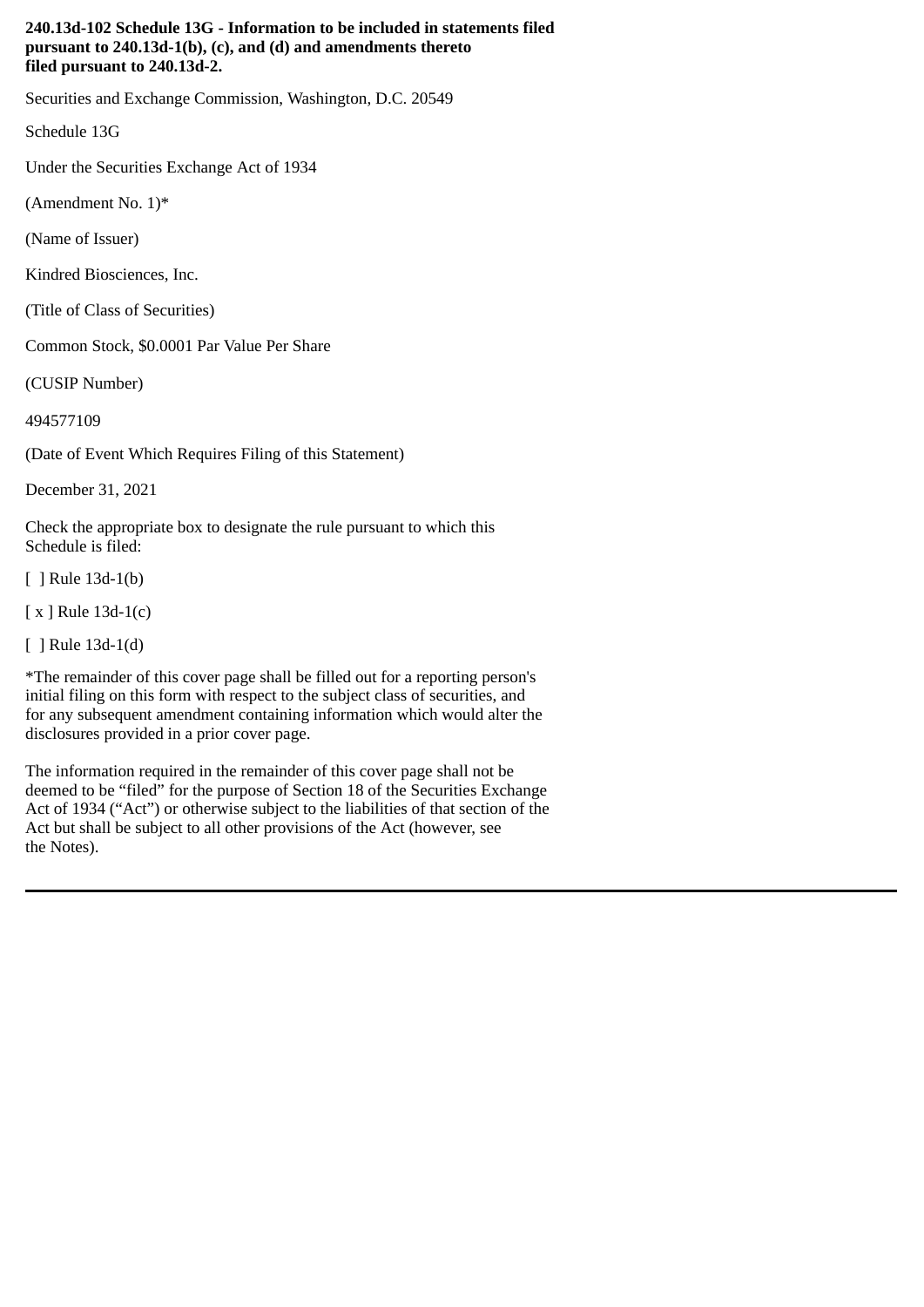| CUSIP No. 494577109                                                                         |      |
|---------------------------------------------------------------------------------------------|------|
| (1) Names of reporting persons  Point72 Asset Management, L.P.                              |      |
| $(2)$ Check the appropriate box if a member of a group                                      | (a)  |
| (see instructions)                                                                          | (b)X |
| (3) SEC use only                                                                            |      |
| (4) Citizenship or place of organization Delaware                                           |      |
| Number of shares beneficially owned by each reporting person with:                          |      |
| (5) Sole voting power<br>$\overline{0}$                                                     |      |
| (6) Shared voting power<br>$0$ (see Item 4)                                                 |      |
| (7) Sole dispositive power<br>$\Omega$                                                      |      |
| (8) Shared dispositive power<br>$0$ (see Item 4)                                            |      |
| (9) Aggregate amount beneficially owned by each reporting person<br>$0$ (see Item 4)        |      |
| (10) Check if the aggregate amount in Row (9) excludes certain shares<br>(see instructions) |      |
| $(11)$ Percent of class represented by amount in Row $(9)$ 0% (see Item 4)                  |      |
| $(12)$ Type of reporting person (see instructions) PN                                       |      |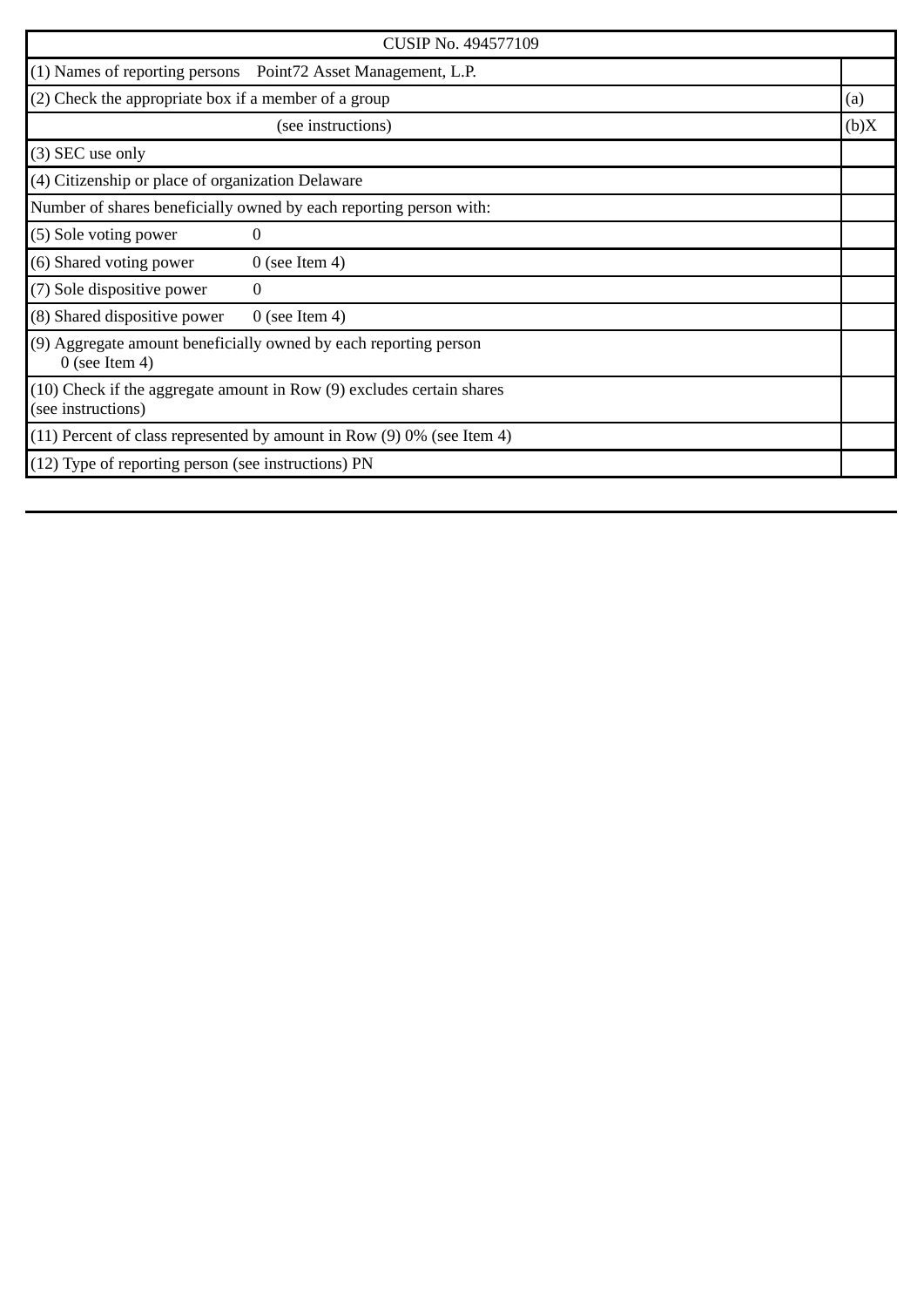| CUSIP No. 494577109                                                                         |                                                                    |      |
|---------------------------------------------------------------------------------------------|--------------------------------------------------------------------|------|
| (1) Names of reporting persons  Point72 Capital Advisors, Inc.                              |                                                                    |      |
| (2) Check the appropriate box if a member of a group                                        |                                                                    | (a)  |
|                                                                                             | (see instructions)                                                 | (b)X |
| (3) SEC use only                                                                            |                                                                    |      |
| (4) Citizenship or place of organization Delaware                                           |                                                                    |      |
|                                                                                             | Number of shares beneficially owned by each reporting person with: |      |
| (5) Sole voting power                                                                       | $\overline{0}$                                                     |      |
| (6) Shared voting power                                                                     | $0$ (see Item 4)                                                   |      |
| (7) Sole dispositive power                                                                  | $\Omega$                                                           |      |
| (8) Shared dispositive power                                                                | $0$ (see Item 4)                                                   |      |
| (9) Aggregate amount beneficially owned by each reporting person<br>$0$ (see Item 4)        |                                                                    |      |
| (10) Check if the aggregate amount in Row (9) excludes certain shares<br>(see instructions) |                                                                    |      |
| $(11)$ Percent of class represented by amount in Row $(9)$ 0% (see Item 4)                  |                                                                    |      |
| (12) Type of reporting person (see instructions) CO                                         |                                                                    |      |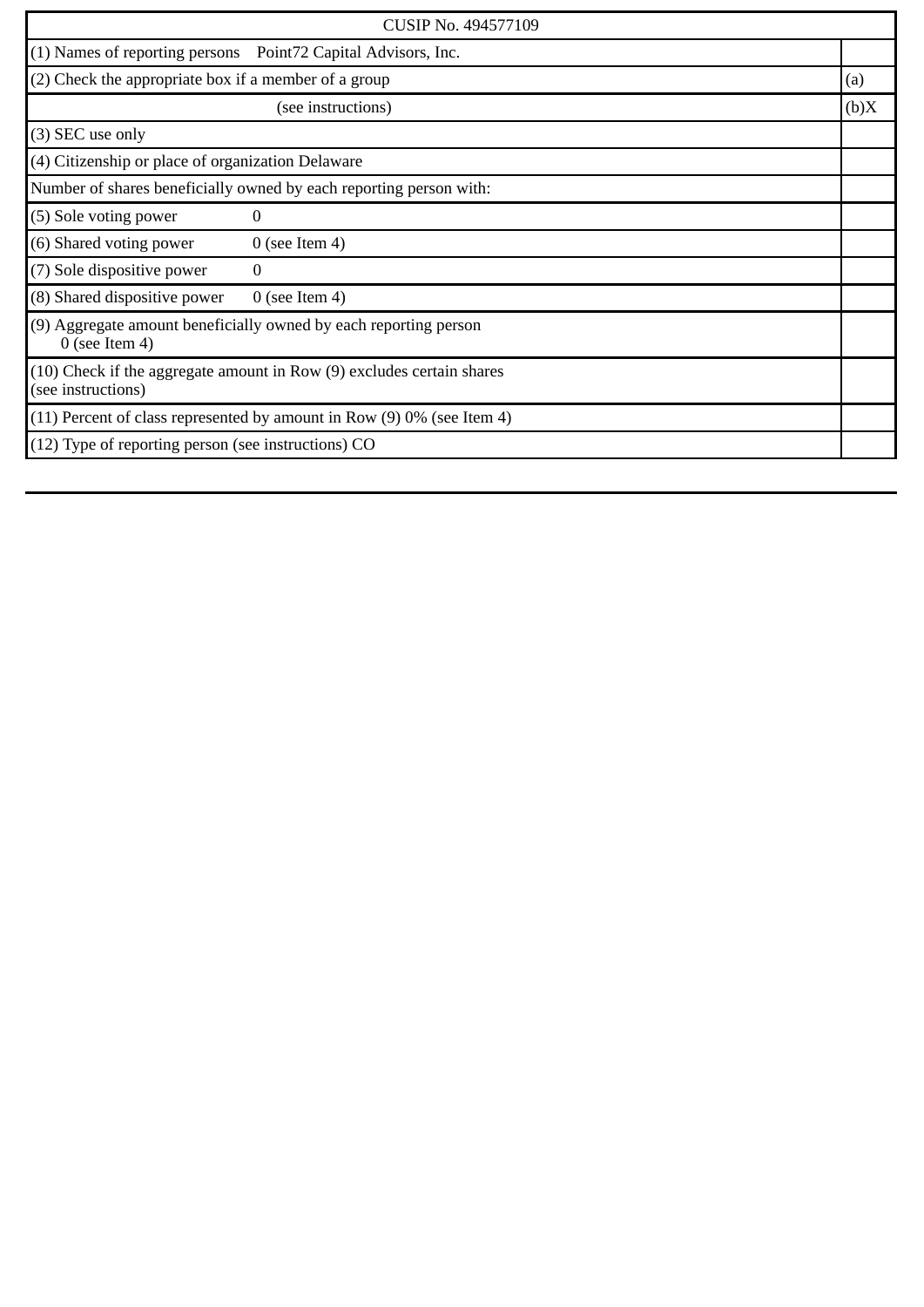| CUSIP No. 494577109                                                                  |                                                                            |      |
|--------------------------------------------------------------------------------------|----------------------------------------------------------------------------|------|
|                                                                                      | (1) Names of reporting persons Cubist Systematic Strategies, LLC           |      |
| (2) Check the appropriate box if a member of a group                                 |                                                                            | (a)  |
|                                                                                      | (see instructions)                                                         | (b)X |
| (3) SEC use only                                                                     |                                                                            |      |
| (4) Citizenship or place of organization Delaware                                    |                                                                            |      |
|                                                                                      | Number of shares beneficially owned by each reporting person with:         |      |
| (5) Sole voting power                                                                | $\Omega$                                                                   |      |
| (6) Shared voting power                                                              | $0$ (see Item 4)                                                           |      |
| (7) Sole dispositive power                                                           | $\theta$                                                                   |      |
| (8) Shared dispositive power                                                         | $0$ (see Item 4)                                                           |      |
| (9) Aggregate amount beneficially owned by each reporting person<br>$0$ (see Item 4) |                                                                            |      |
| (see instructions)                                                                   | (10) Check if the aggregate amount in Row (9) excludes certain shares      |      |
|                                                                                      | $(11)$ Percent of class represented by amount in Row $(9)$ 0% (see Item 4) |      |
| (12) Type of reporting person (see instructions) OO                                  |                                                                            |      |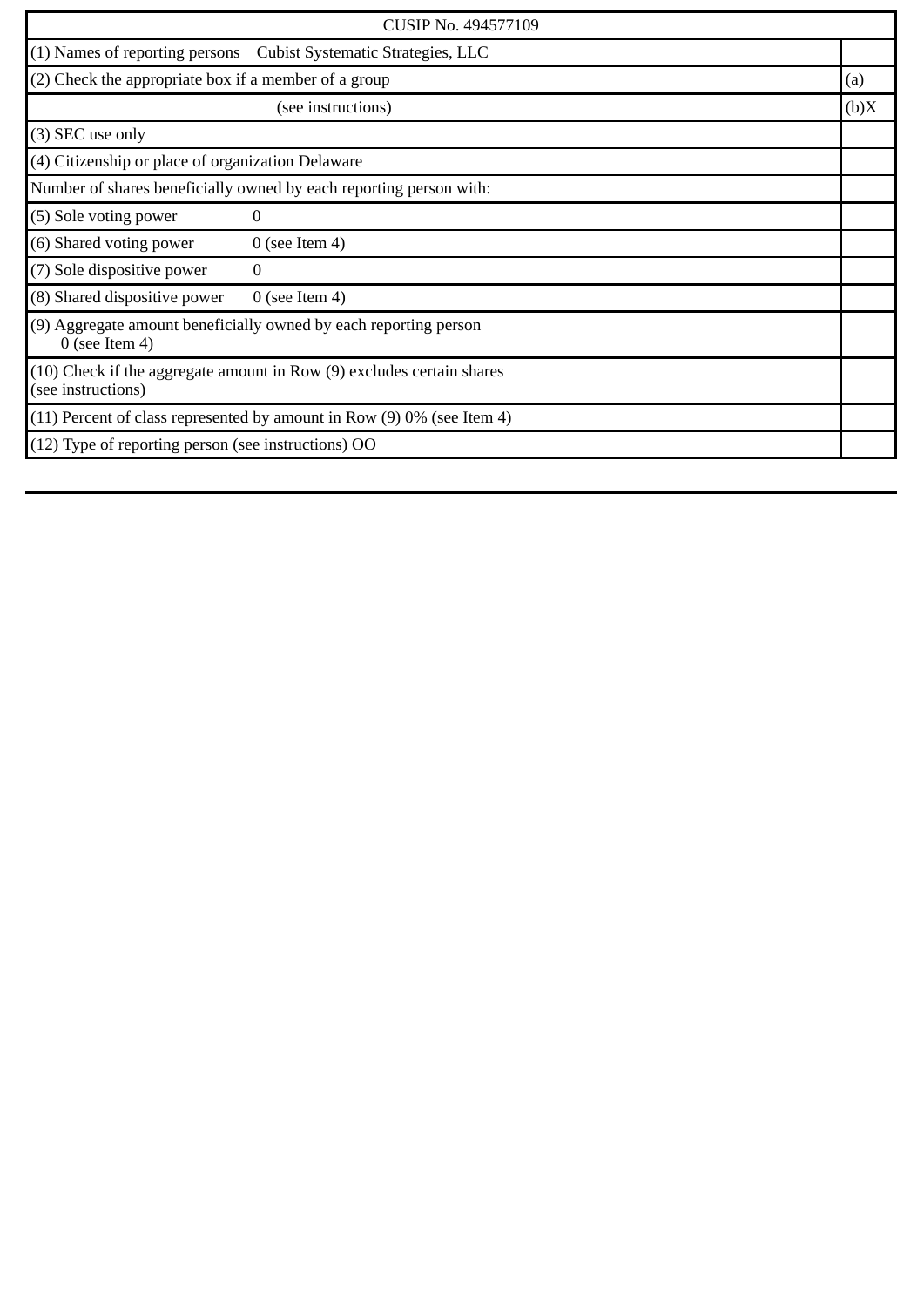| CUSIP No. 494577109                                                                         |      |  |
|---------------------------------------------------------------------------------------------|------|--|
| (1) Names of reporting persons<br>Steven A. Cohen                                           |      |  |
| (2) Check the appropriate box if a member of a group                                        | (a)  |  |
| (see instructions)                                                                          | (b)X |  |
| (3) SEC use only                                                                            |      |  |
| (4) Citizenship or place of organization United States                                      |      |  |
| Number of shares beneficially owned by each reporting person with:                          |      |  |
| (5) Sole voting power<br>0                                                                  |      |  |
| (6) Shared voting power<br>$0$ (see Item 4)                                                 |      |  |
| (7) Sole dispositive power<br>0                                                             |      |  |
| (8) Shared dispositive power<br>$0$ (see Item 4)                                            |      |  |
| (9) Aggregate amount beneficially owned by each reporting person<br>$0$ (see Item 4)        |      |  |
| (10) Check if the aggregate amount in Row (9) excludes certain shares<br>(see instructions) |      |  |
| $(11)$ Percent of class represented by amount in Row $(9)$ 0% (see Item 4)                  |      |  |
| (12) Type of reporting person (see instructions) IN                                         |      |  |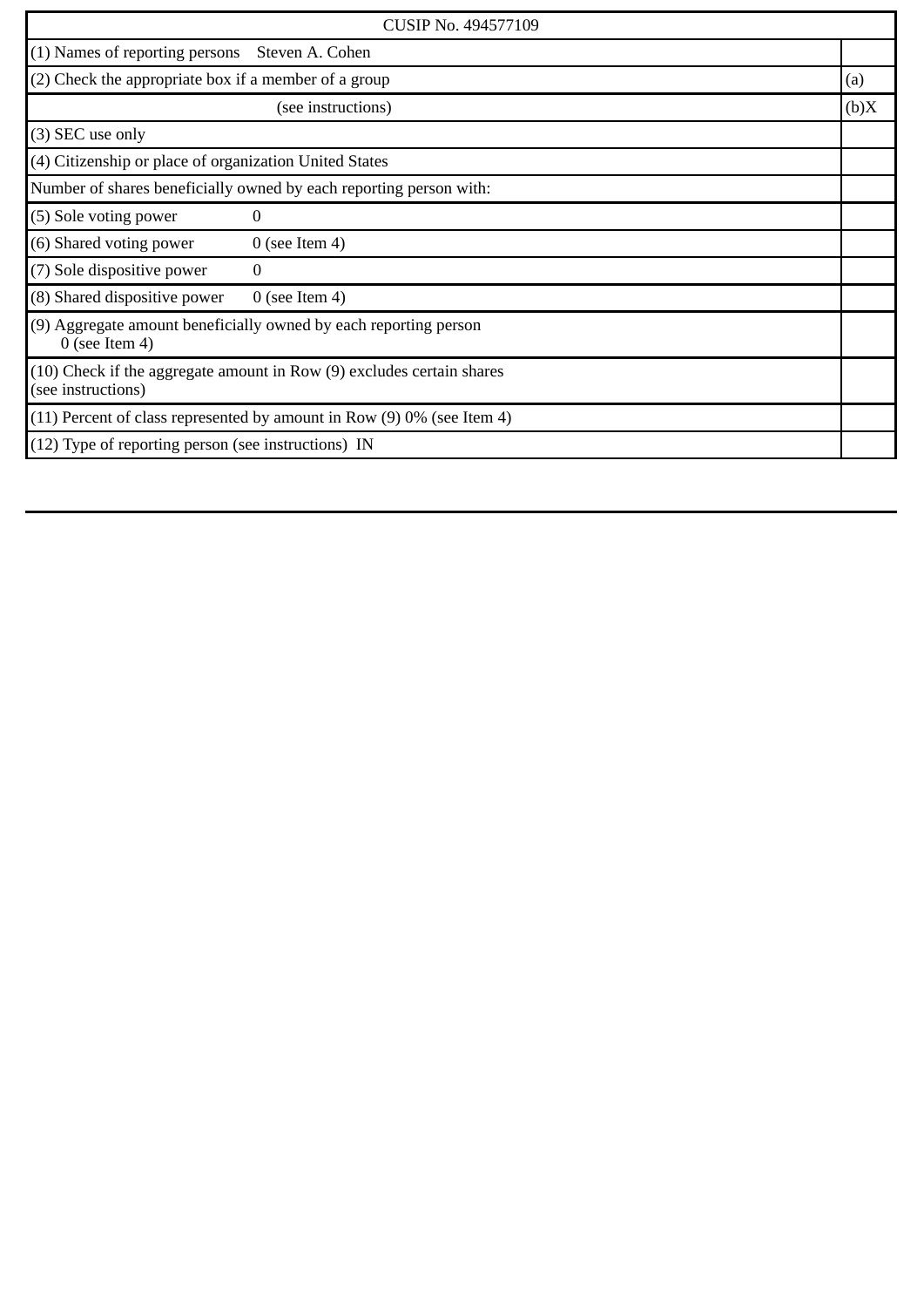Item 1(a) Name of issuer:

Kindred Biosciences, Inc.

Item 1(b) Address of issuer's principal executive offices:

1555 Bayshore Highway, Suite 200, Burlingame, California 94010

2(a) Name of person filing:

This statement is filed by: (i) Point72 Asset Management, L.P. ("Point72 Asset Management") with respect to shares of common stock, par value \$0.0001 per share ("Shares"), of the Issuer held by certain investment funds it manages; (ii) Point72 Capital Advisors, Inc. ("Point72 Capital Advisors Inc.") with respect to Shares held by certain investment funds managed by Point72 Asset Management; (iii) Cubist Systematic Strategies, LLC ("Cubist Systematic Strategies") with respect to Shares held by certain investment funds it manages; and (iv) Steven A. Cohen ("Mr. Cohen") with respect to Shares beneficially owned by Point72 Asset Management, Point72 Capital Advisors Inc., and Cubist Systematic Strategies.

2(b) Address or principal business office or, if none, residence:

The address of the principal business office of (i) Point72 Asset Management, Point72 Capital Advisors Inc., and Mr. Cohen is 72 Cummings Point Road, Stamford, CT 06902; and (ii) Cubist Systematic Strategies is 55 Hudson Yards, New York, NY 10001.

2(c) Citizenship:

Point72 Asset Management is a Delaware limited partnership. Point72 Capital Advisors Inc. is a Delaware corporation. Cubist Systematic Strategies is a Delaware limited liability company. Mr. Cohen is a United States citizen.

2(d) Title of class of securities:

Common Stock, \$0.0001 Par Value Per Share

2(e) CUSIP Number:

494577109

*Item 3.*

Not applicable

*Item 4.* Ownership

As of the close of business on December 31, 2021:

### 1. Point72 Asset Management, L.P.

- (a) Amount beneficially owned: 0
- (b) Percent of class: 0%
- (c) Number of shares as to which the person has:
- (i) Sole power to vote or to direct the vote: 0
- (ii) Shared power to vote or to direct the vote: 0
- (iii) Sole power to dispose or to direct the disposition of: 0
- (iv) Shared power to dispose or to direct the disposition of: 0

2. Point72 Capital Advisors, Inc.

- (a) Amount beneficially owned: 0
- (b) Percent of class: 0%
- (c) Number of shares as to which the person has:
- (i) Sole power to vote or to direct the vote: 0
- (ii) Shared power to vote or to direct the vote: 0
- (iii) Sole power to dispose or to direct the disposition of: 0
- (iv) Shared power to dispose or to direct the disposition of: 0

3. Cubist Systematic Strategies, LLC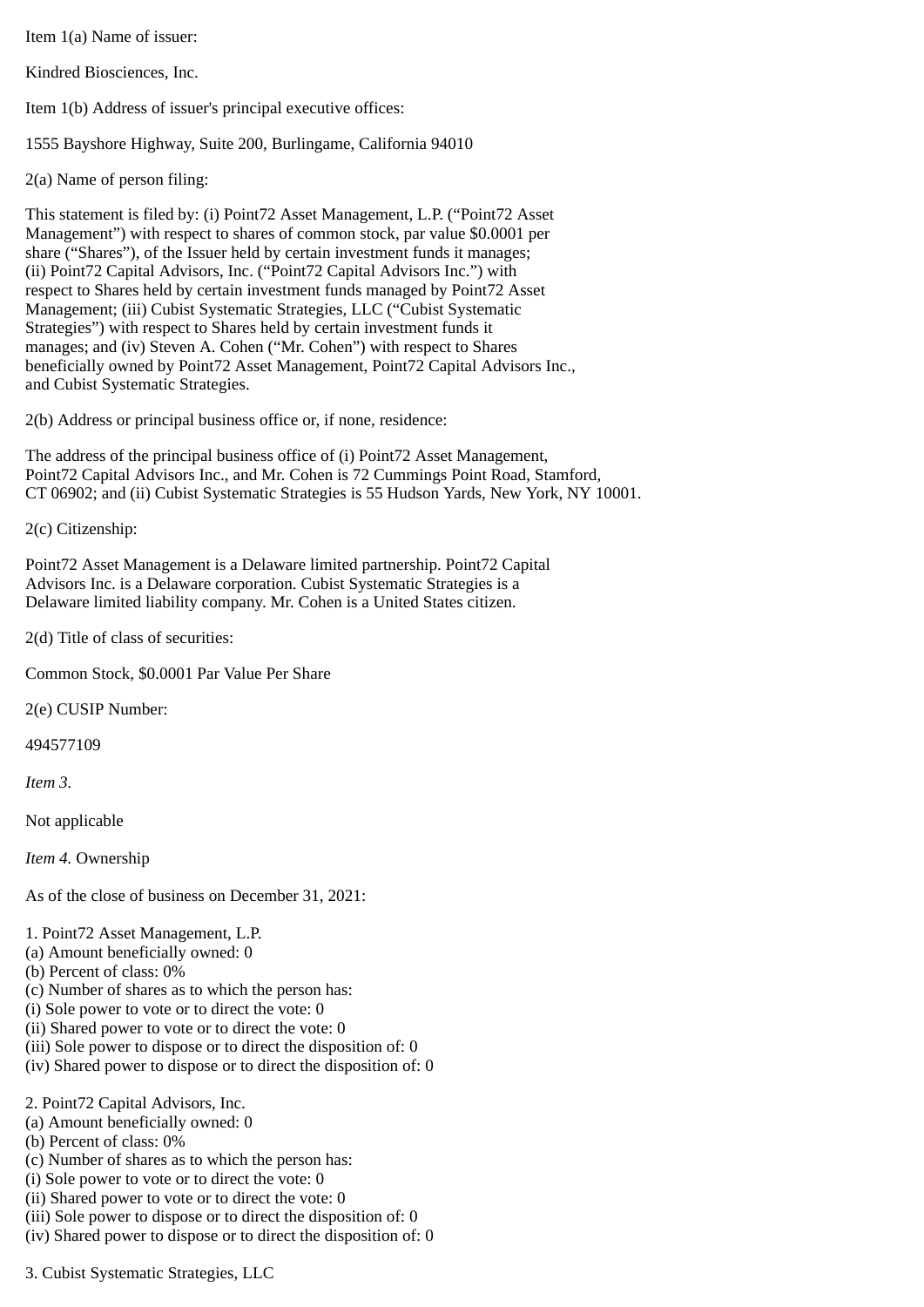(a) Amount beneficially owned: 0

- (b) Percent of class: 0%
- (c) Number of shares as to which the person has:
- (i) Sole power to vote or to direct the vote: 0
- (ii) Shared power to vote or to direct the vote: 0
- (iii) Sole power to dispose or to direct the disposition of: 0
- (iv) Shared power to dispose or to direct the disposition of: 0

4. Steven A. Cohen

- (a) Amount beneficially owned: 0
- (b) Percent of class: 0%
- (c) Number of shares as to which the person has:
- (i) Sole power to vote or to direct the vote: 0
- (ii) Shared power to vote or to direct the vote: 0
- (iii) Sole power to dispose or to direct the disposition of: 0
- (iv) Shared power to dispose or to direct the disposition of: 0

Point72 Asset Management, Point72 Capital Advisors Inc., Cubist Systematic Strategies, and Mr. Cohen own directly no Shares. Pursuant to an investment management agreement, Point72 Asset Management maintains investment and voting power with respect to the securities held by certain investment funds it manages. Point72 Capital Advisors Inc. is the general partner of Point72 Asset Management. Pursuant to an investment management agreement, Cubist Systematic Strategies maintains investment and voting power with respect to the securities held by certain investment funds it manages. Mr. Cohen controls each of Point72 Asset Management, Point72 Capital Advisors Inc., and Cubist Systematic Strategies.

*Item 5.* Ownership of 5 Percent or Less of a Class.

If this statement is being filed to report the fact that as of the date hereof the reporting person has ceased to be the beneficial owner of more than 5 percent of the class of securities, check the following [X].

*Item 6.* Ownership of More than 5 Percent on Behalf of Another Person.

Not applicable

*Item 7.* Identification and Classification of the Subsidiary Which Acquired the Security Being Reporting on by the Parent Holding Company or Control Person.

Not applicable

*Item 8.* Identification and Classification of Members of the Group

Not applicable

*Item 9.* Notice of Dissolution of Group.

Not applicable

### *Item 10.* Certifications

By signing below I certify that, to the best of my knowledge and belief, the securities referred to above were not acquired and are not held for the purpose of or with the effect of changing or influencing the control of the issuer of the securities and were not acquired and are not held in connection with or as a participant in any transaction having that purpose or effect, other than activities solely in connection with a nomination under§ 240.14a-11.

*Signature.* After reasonable inquiry and to the best of my knowledge and belief, I certify that the information set forth in this statement is true, complete and correct.